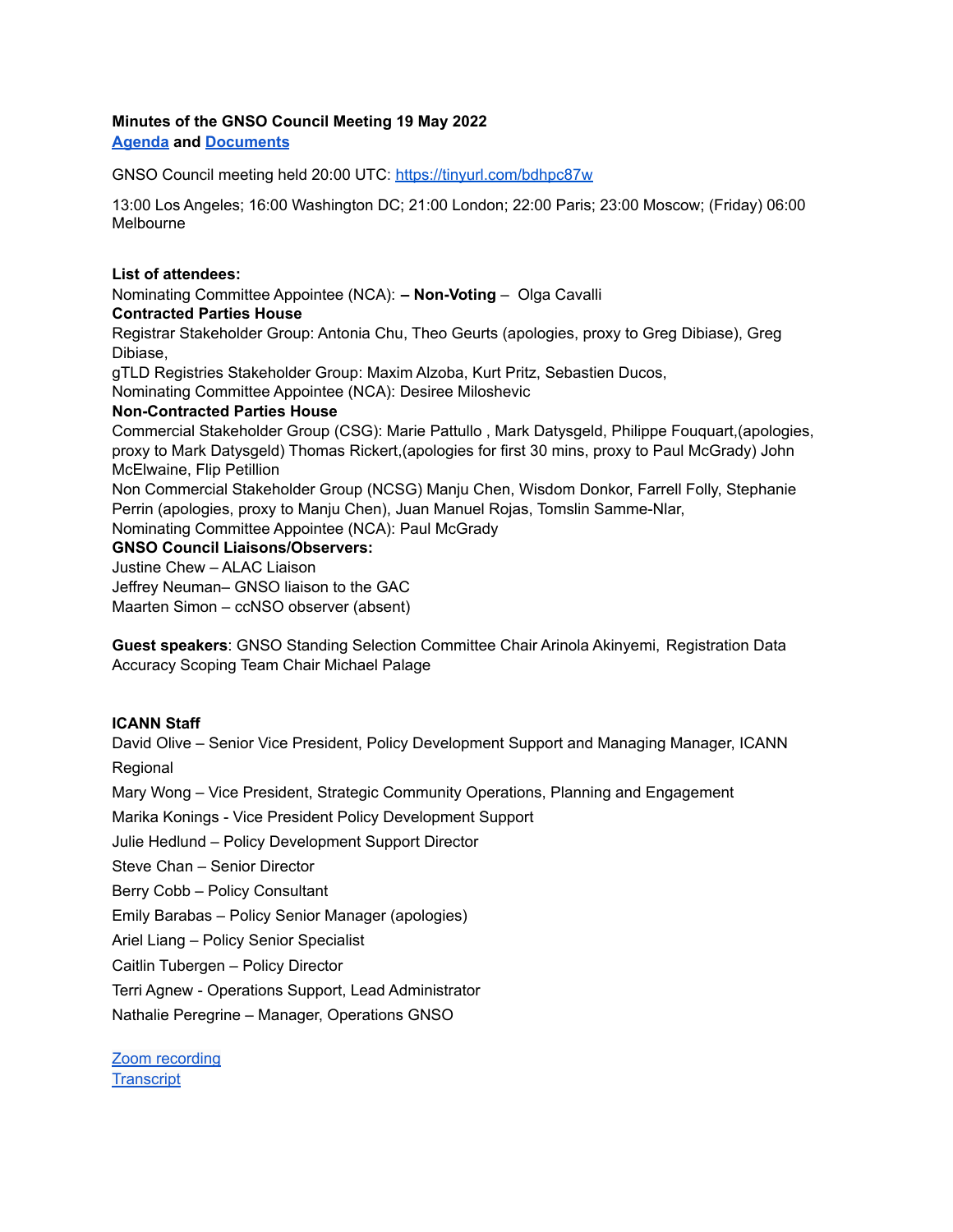# **Item 1. Administrative Matters**

1.1 - Roll Call

It was noted that **Philippe Fouquart, GNSO Chair,** was unable to attend the GNSO Council meeting, **Sebastien Ducos, GNSO Council Vice Chair,** kindly accepted to chair the meeting in his place.

1.2 - Statements of Interest

There were no updates to Statements of Interest. Maxim Alzoba, Registry Stakeholder Group (RySG), announced there would be updates to his [SOI](https://community.icann.org/display/gnsosoi/Maxim+Alzoba+SOI) shortly.

## 1.3 - Review / Amend Agenda

Suggestion to move item 6 to the end of the call.

1.4 - Note the status of minutes for the previous Council meetings per the GNSO Operating Procedures:

[Minutes](https://gnso.icann.org/sites/default/files/policy/2022/minutes/minutes-gnso-council-09mar22-en.pdf) of the GNSO Council meeting on 09 March 2022 were posted on 24 March 2022.

[Minutes](https://gnso.icann.org/sites/default/files/policy/2022/minutes/minutes-gnso-council-14apr22-en.pdf) of the GNSO Council meeting on 14 April 2022 were posted on 29 April 2022.

# **Item 2. Opening Remarks / Review of Projects and Action List: no time allocated for the May agenda**

## **Item 3. Consent Agenda: no item**

# **Item 4. COUNCIL VOTE - Adoption of the Revised Charter for the Standing Selection Committee**

**Tomslin Samme-Nlar, GNSO Council Vice Chair, Non Commercial Stakeholder Group (NCSG)**, seconded by **Sebastien Ducos, GNSO Council Vice Chair, Registry Stakeholder Group (RySG),** submitted the [motion](https://community.icann.org/display/gnsocouncilmeetings/Motions+2022-05-19) to adopt the revised charter for the GNSO Standing Selection Committee (SSC) following the SSC [Charter](https://gnso.icann.org/sites/default/files/policy/2022/correspondence/samme-nlar-to-gnso-council-06may22-en.pdf) Review.

### **WHEREAS**

- 1. The GNSO Standing Selection Committee (SSC) was first chartered in 2017, and according to the Charter, "is tasked, as requested by the GNSO Council, to 1), where applicable, prepare and issue calls for applications related to the selection or nomination of candidates for ICANN structures such as ICANN review teams as well as structures related to the Empowered Community, 2) review and evaluate all relevant applicants/candidates, 3) rank candidates and make selection/appointment recommendations for review and approval by Council and 4) communicate selections to all interested parties."
- 2. The SSC Charter states, "The SSC may request of the GNSO Council a review of the Charter annually or if the members identify a need for a specific review."
- 3. The SSC charter was last reviewed and updated in [2018](https://gnso.icann.org/en/council/resolutions/1999-2019#201805).
- 4. In the course of its work, the SSC identified several areas of the Charter that would benefit from clarification or update.
- 5. On 14 March 2022, the SSC [requested](https://mm.icann.org/pipermail/council/2022-March/025523.html) of the GNSO Council a review of the Charter, which Council [agreed](https://mm.icann.org/pipermail/council/2022-March/025539.html) was appropriate.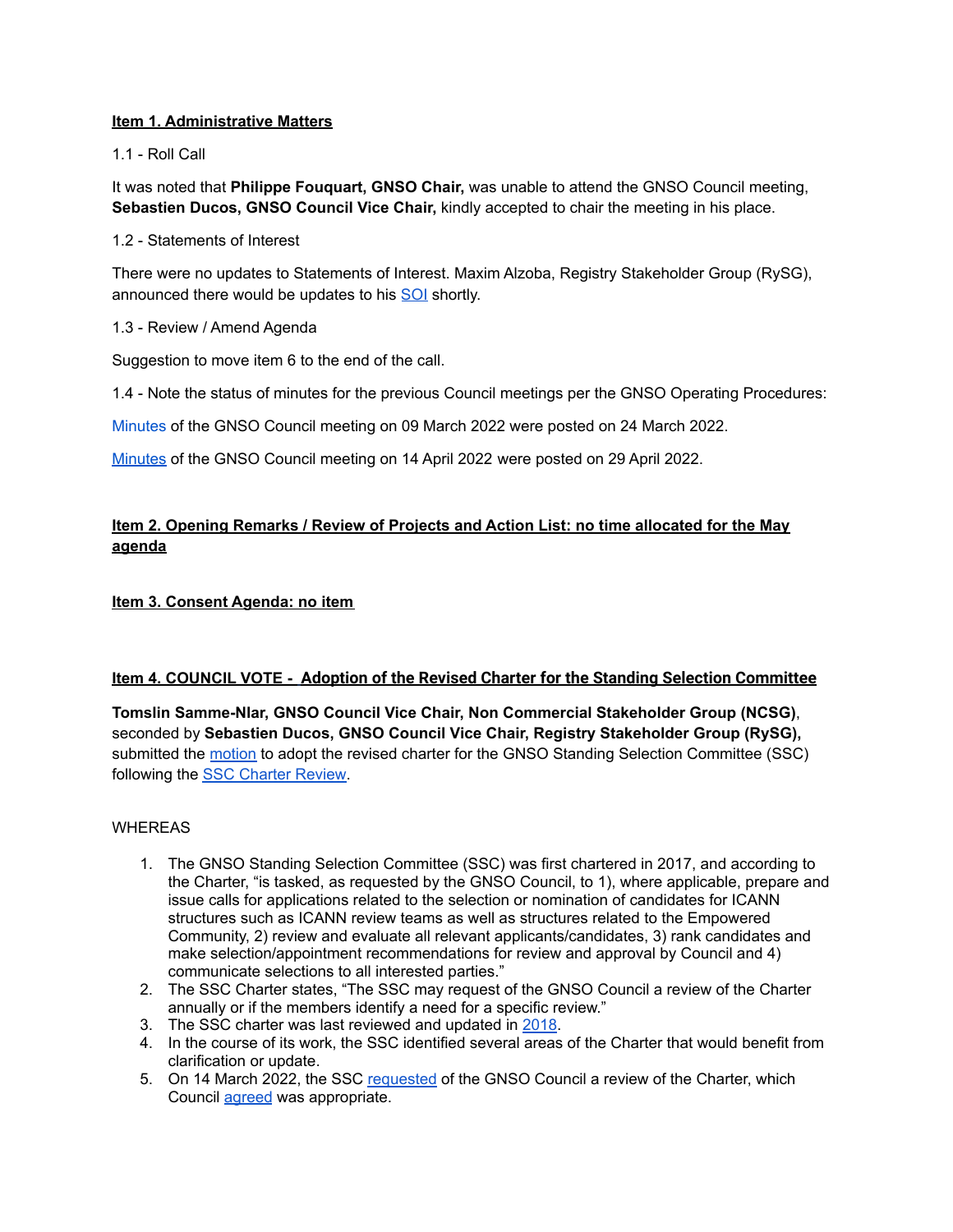- 6. The SSC has completed a review of its Charter and proposed revisions to the Charter.
- 7. The GNSO Council has reviewed these proposed changes and agreed that these revisions are appropriate.

RESOLVED,

- 1. The GNSO Council adopts the revised [Charter](https://community.icann.org/download/attachments/64077773/Standing%20Selection%20Committee%20-%20Charter%20Revision%20-%2028%20April%202022%20%282%29.docx?version=1&modificationDate=1651737623797&api=v2) of the SSC.
- 2. The GNSO Council requests that the SO/AC Support Team sends the updated Charter to the Stakeholder Groups (SGs)/Constituencies (Cs) and Nominating Committee (NomCom) appointees on the GNSO Council.
- 3. The GNSO Council thanks the SSC for its review of the Charter and looks forward to continuing to work with the SSC on future selection processes.

**Tomslin Samme Nlar, submitter of the motion, GNSO Council Vice Chair,** noted that the SSC Chair, Arinola Akinyemi, was present on the call to answer questions. Arinola Akinyemi, SSC Chair, introduced the changes to the [revised](https://gnso.icann.org/sites/default/files/policy/2022/correspondence/samme-nlar-to-gnso-council-06may22-en.pdf) charter. The SSC identified several areas of improvement, some administrative, some substantive, where clarity was needed for example due to work already being completed. Charter section 3 now reflects standard practices of the SSC. There was particular focus on perceived conflict of interest with potential candidate(s). The charter text was updated to make it gender-neutral, links to documents were equally added for cross reference purposes.

**Manju Chen, Non Commercial Stakeholder Group,** noted that there was mention of the Chair taking part in the consensus making process of the candidate selection and asked what the rationale was for this adjustment.

**Arinola Akinyemi, SSC Chair,** replied that the SSC Chair had always been part of the consensus process. The current update is that the Chair can now wear a double hat, representing an SG/C on the committee. The SSC only functions with full consensus, so the Chair being representative will not be of a negative impact. This applies not only to the SSC Chair, but to the whole SSC leadership team.

**Maxim Alzoba, RySG**, noted that he was in agreement with the revisions to the SSC Charter.

**Kurt Pritz, RySG,** asked for clarification regarding why the appointment to the Empowered Community (E.C) was removed from the charter. **Arinola Akinyemi, SSC Chair,** replied that so far, the SSC had not been involved in the selection process of the GNSO representative to the EC. It did not make sense to keep it in the charter

Councilors on the call voted unanimously in favor of the motion.

### Vote [results](https://gnso.icann.org/sites/default/files/policy/2022/vote-result/gnso-council-motion-recorder-19may22-en.pdf)

### Action Items:

- On behalf of the GNSO Council, the SO/AC Support Team will send the updated SSC Charter to the Stakeholder Groups (SGs)/Constituencies (Cs) and Nominating Committee (NomCom) appointees on the GNSO Council.
- On behalf of the GNSO Council, the GNSO Secretariat will inform the SSC that the Council thanks it for its review of the Charter and looks forward to continuing to work with the SSC on future selection processes.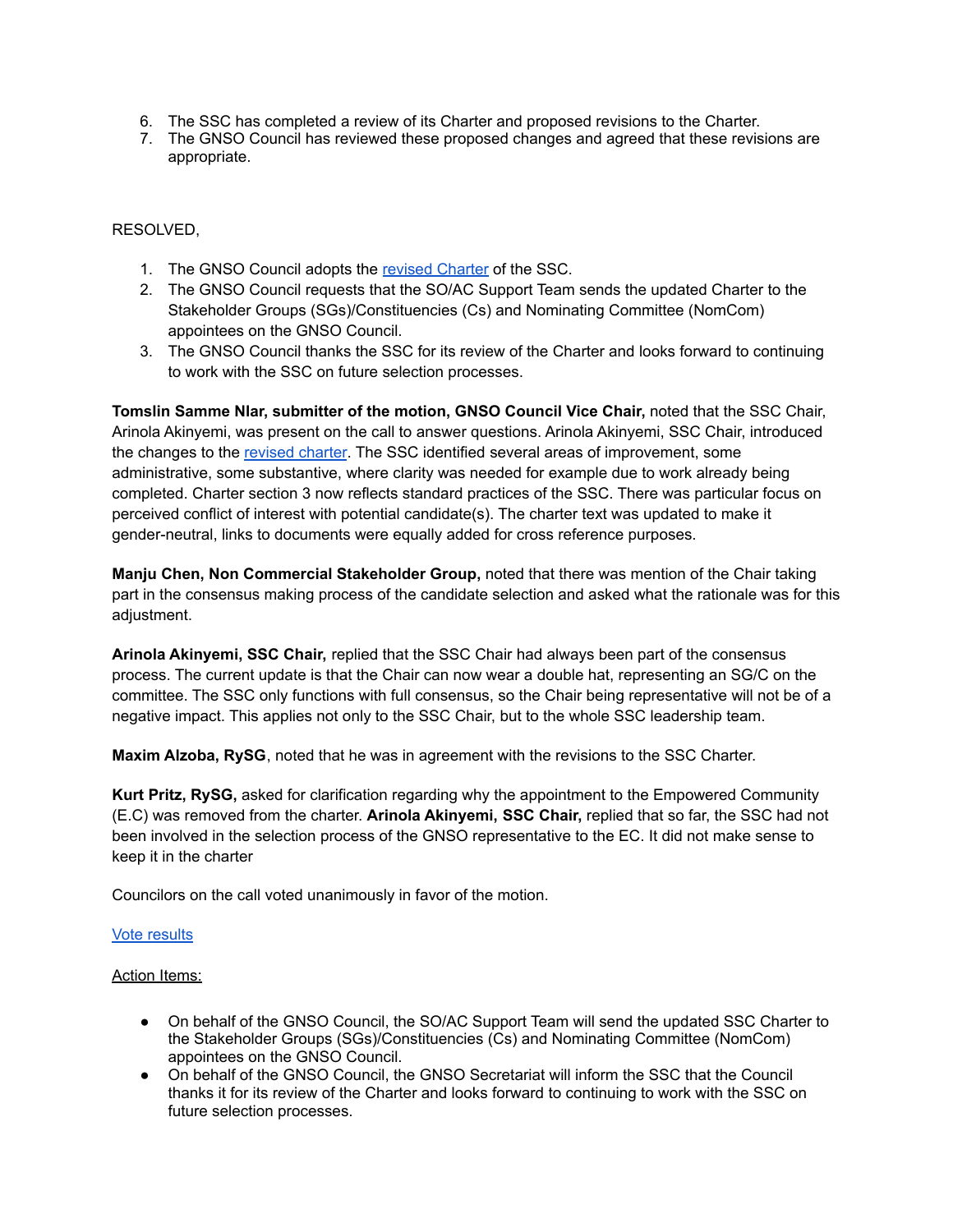# **Item 5. COUNCIL VOTE - Final Report and Recommendations of the EPDP on Specific Curative Rights Protections for IGOs**

**John McElwaine, GNSO Council Liaison to the EPDP, Intellectual Property Constituency (IPC) councilor,** seconded by **Juan Manuel Rojas, NCSG,** submitted a [motion](https://community.icann.org/display/gnsocouncilmeetings/Motions+2022-05-19) to approve the recommendations from the EPDP on Specific Curative Rights Protections for Intergovernmental Organizations (IGOs).

# Whereas:

- 1. In April 2019, the GNSO Council [approved](https://gnso.icann.org/en/council/resolutions#201905) the first four recommendations from the IGO-INGO Access to Curative Rights Protection Policy Development Process (PDP), but not Recommendation #5, which the Council referred to the Review of All Rights Protection Mechanisms (RPMs) PDP, for it to consider as part of its Phase 2 work;
- 2. In January 2020, the GNSO Council [approved](https://gnso.icann.org/en/council/resolutions/2020-current#20200123-2) an Addendum to the RPMs PDP Charter that created an IGO Work Track to address the concerns that Councilors had expressed regarding Recommendation #5 of the IGO-INGO Access to Curative Rights Protections PDP;
- 3. In October 2020, the GNSO Council launched a call for [expressions](https://www.icann.org/en/system/files/files/eoi-igo-work-track-chair-26oct20-en.pdf) of interest for a Chair of the IGO Work Track and a call for [volunteers](https://gnso.icann.org/sites/default/files/file/field-file-attach/igo-work-track-call-volunteers-27oct20-en.pdf) from the groups identified in the Addendum;
- 4. In January 2021, Phase 1 of the RPMs PDP concluded in with the GNSO Council's approval of all its thirty-five recommendations;
- 5. In August 2021, in accordance with its Expedited Policy [Development](https://gnso.icann.org/en/council/annex-4-epdp-manual-24oct19-en.pdf) Process (EPDP) Manual, the GNSO Council approved the initiation of an EPDP to carry forward the work and momentum of the IGO Work Track as a purely procedural matter, with the EPDP [Charter](https://gnso.icann.org/sites/default/files/file/field-file-attach/specific-crp-igo-epdp-charter-16aug21-en.pdf) reflecting the same scope of work as was outlined in the Addendum;
- 6. On 14 September 2021, the EPDP team published its Initial [Report](https://gnso.icann.org/en/issues/specific-crp-igo-epdp-initial-report-preliminary-recommendations-14sep21-en.pdf) for Public [Comment](https://www.icann.org/en/public-comment/proceeding/initial-report-epdp-specific-curative-rights-protections-igos-14-09-2021);
- 7. Following the end of the Public Comment period, the EPDP team [reviewed](https://community.icann.org/x/PASlCg) the comments that were submitted and amended its proposed [recommendations](https://community.icann.org/x/PwG7Cg) as it considered necessary, based on the input received and the EPDP team's continued deliberations;
- 8. The EPDP team is proposing five final recommendations in its Final Report, which are intended to be interdependent (as outlined in Section 13 of the PDP [Manual](https://gnso.icann.org/sites/default/files/file/field-file-attach/specific-crp-igo-epdp-charter-16aug21-en.pdf)) and which have attained "Full Consensus" within the EPDP team;
- 9. The EPDP delivered its Final [Report](https://gnso.icann.org/en/issues/epdp-specific-crp-igo-final-report-02apr22-en.pdf) to the GNSO Council on 4 April 2022.

# Resolved:

- 1. The GNSO Council approves, and recommends that the ICANN Board adopt, all five (5) final EPDP recommendations as documented in the EPDP team's Final [Report.](https://gnso.icann.org/en/issues/epdp-specific-crp-igo-final-report-02apr22-en.pdf)
- 2. Should the EPDP recommendations be adopted by the ICANN Board, the GNSO Council requests that ICANN org convene an Implementation Review Team, to assist ICANN org in developing the implementation details for the EPDP recommendations and ensure that the resultant implementation conforms to the intent of the approved The Implementation Review Team shall operate in accordance with the [Implementation](https://gnso.icann.org/sites/default/files/file/field-file-attach/2016-12/irt-principles-guidelines-23aug16-en.pdf) Review Team Principles and [Guidelines](https://gnso.icann.org/sites/default/files/file/field-file-attach/2016-12/irt-principles-guidelines-23aug16-en.pdf) that the GNSO Council approved in June 2015.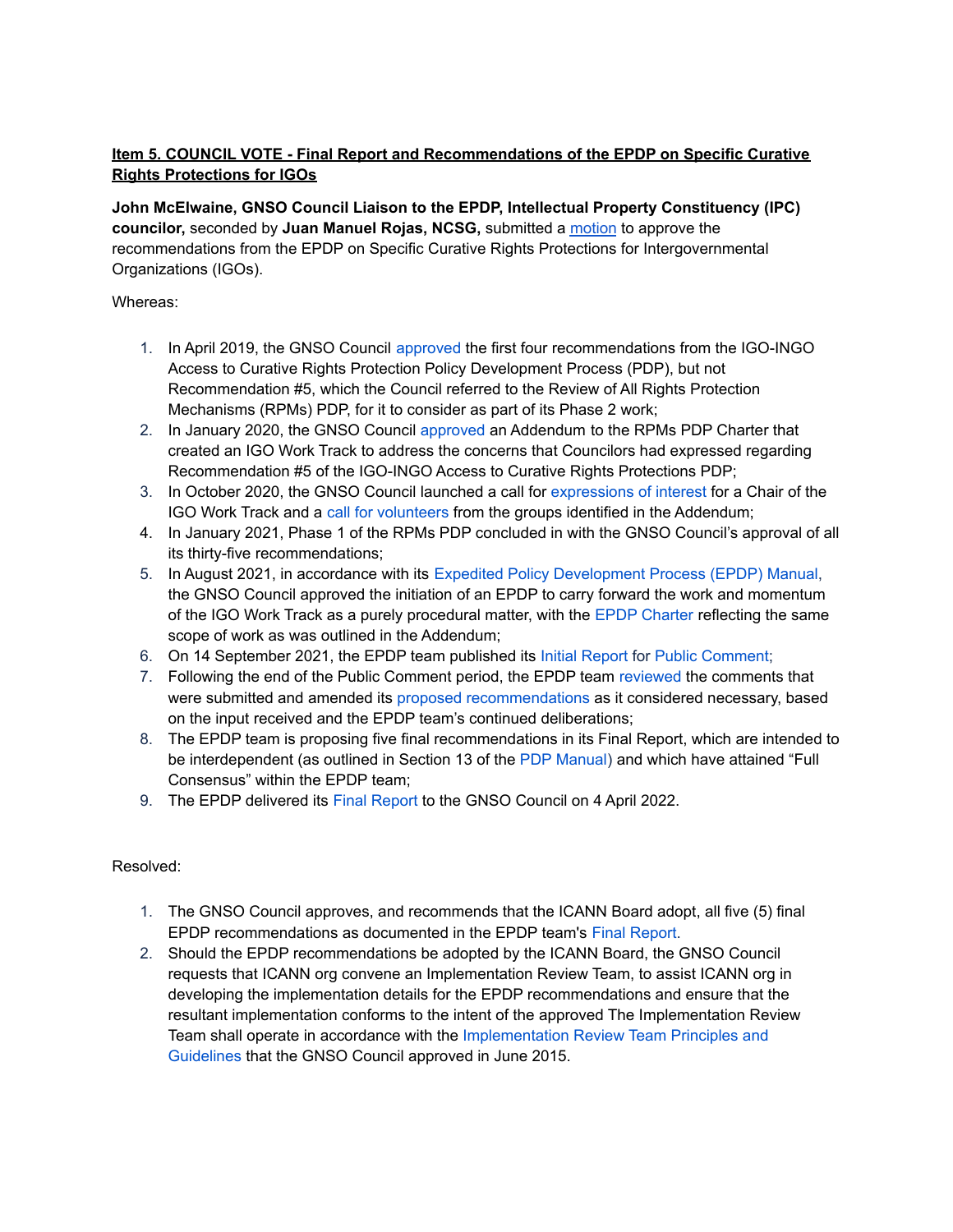3. The GNSO Council thanks the EPDP leadership team and the members of the EPDP team for their commitment and hard work in completing the policy work on this long-standing issue within the GNSO.

**John McElwaine, submitter of the motion,** and **Juan Manuel Rojas, motion seconder,** accepted the [amendment](https://mm.icann.org/pipermail/council/2022-May/025677.html) on which John McElwaine and Greg Dibiase collaborated on as a friendly amendment..

**Greg Dibiase, RrSG,** on behalf of the RrSG, requested a one-month deferral to further the issue of scope. There is no consensus within the RrSG on the matter, and more thought is needed.

**Sebastien Ducos, GNSO Council Vice Chair, as Chair of the meeting,** accepted the deferral, and asked for the discussion to go ahead via the mailing list. He asked the RrSG to confirm the understanding was for a deferral of one month only.

**Greg Dibiase, RrSG,** confirmed the mutual understanding.

The vote was deferred to the June 2022 GNSO Council meeting.

#### Vote [results](https://gnso.icann.org/sites/default/files/policy/2022/vote-result/gnso-council-motion-recorder-19may22-en.pdf)

Action Item: None. Motion deferred to June GNSO Council meeting.

# **Item 6. COUNCIL DISCUSSION - GNSO PDP Improvements - Tracking and Coordination Discussion Paper.**

**Marika Konings, ICANN org,** [presented](https://gnso.icann.org/sites/default/files/policy/2022/presentation/gnso-pdp-improvements-tracking-and-coordination-discussion-paper-19may22-en.pdf) the agenda item. In addition to the GNSO Operating Procedures, there was flexibility to add improvements to existing processes. There have been recent improvement discussions and initiatives, with a focus on the post -Council vote step an example of which is the Operational Design Phase (ODP). Not all improvements are equal, some are easy to implement, others will imply a high level of effort. The tracking tool will therefore categorize improvements via the level of effort needed. The PDP Improvements Tracker will be a living document, updated over time. Created by the staff support team, it will include suggested improvements, the proposed category and next steps. Once the GNSO Council has reviewed and confirmed, the support team will coordinate next steps, and schedule regular review sessions.

As an example of improvement tracking, there is the Council Strategic Planning Session action item to improve communication with the Board around the work the GNSO Council is expecting to complete.

**Paul McGrady, NCPH NCA**, asked about timing. **Marika Konings, ICANN org,** replied that it depends on Council's approval, and which specific items are to be taken into account.

**Kurt Pritz, RySG,** mentioned that in addition to the improvement ranking in effort, it would be helpful to add impactfulness, and in some cases, cost.

**Maxim Alzoba, RySG,** raised htat from an operational perspective, which is often the easiest, the cheaper and more impactful items should be separated from the rest. He asked why the broader community should be consulted for Council only matters. He warned against having too many review-based calls, and suggested meeting only when necessary.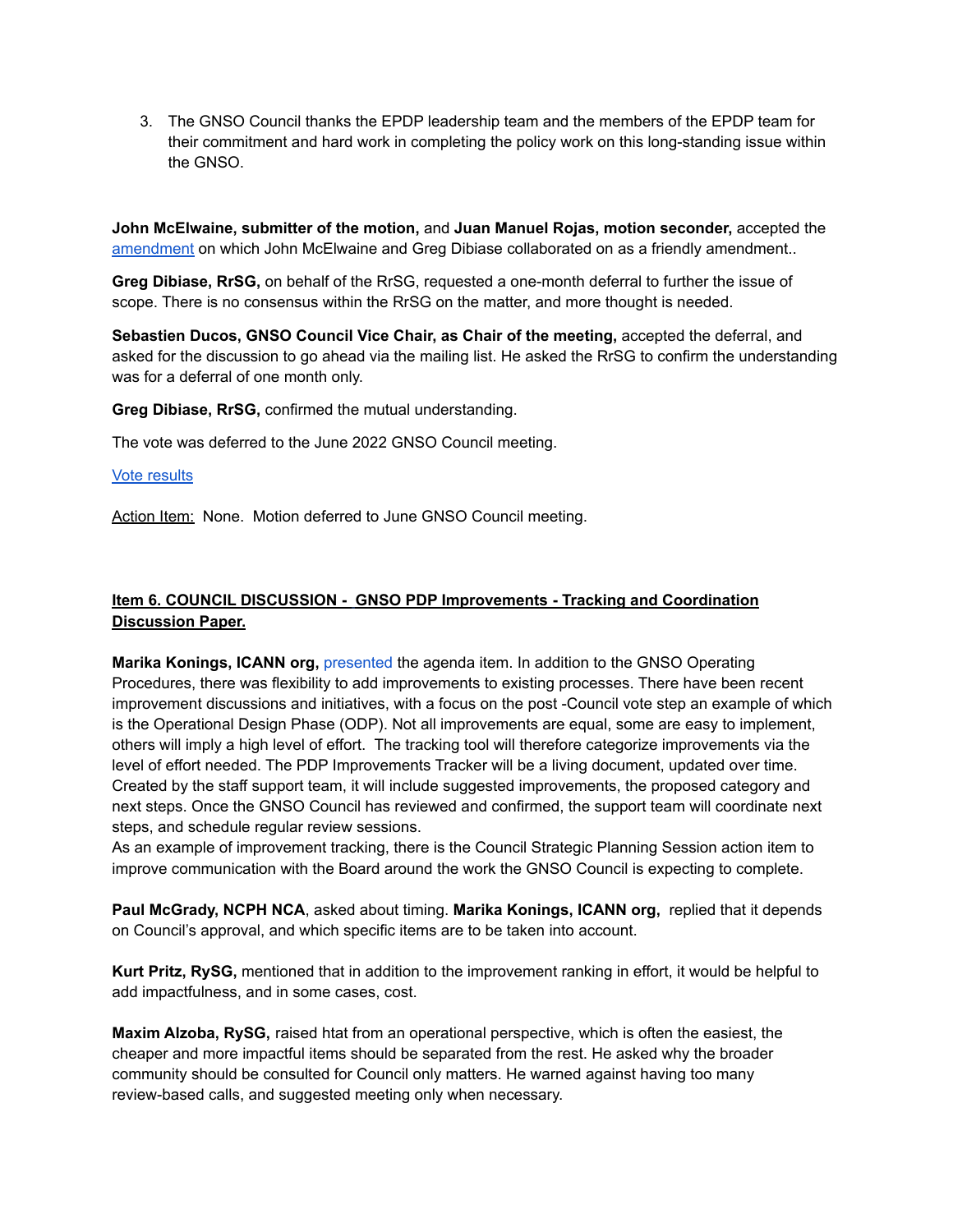**Marika Konings, ICANN org,** explained that not all improvements will impact only Council, the ODP being a recent example.

Action Item:

● Staff to proceed with the development of the PDP improvements tracker.

# **Item 7. COUNCIL DISCUSSION - Impact of SSAD Light on Other Work**

**Sebastien Ducos, GNSO Council Vice Chair,** provided an update on the EPDP Phase 2 small team SSAD review team, with a focus on the SSAD Light Design Concept overview. ICANN Board has asked the GNSO Council to assist with prioritization given the SSAD Light [Design](https://mm.icann.org/pipermail/gnso-epdpp2-smallteam/attachments/20220406/b1df8d0f/SSADLightConceptNote-0001.docx) is being handled by an org team who are also focussing on other efforts. As Chair of the EPDP Phase 2 SSAD review team, **Sebastien Ducos** asked ICANN org staff to postpone work in the SSAD Light Design paper to ICANN75. However, given the other effortss would be running later than ICANN75, it would provide only limited relief.

**Maxim Alzoba, RySG**, raised that certain improvements should be worked on, but not at the risk of delaying other key projects. It would not be in Council's interest to further delay SubPro efforts for example.

**Jeffrey Neuman, GNSO Council Liaison to SubPro ODP,** added that the orgSubPro ODP work had been delayed, but that adding the SSAD Light Design to this would add a minimum of 6 weeks delay, and without including further development. The ODP team needs to collaborate and gather input from other teams, this takes time and effort and will inevitably impact other projects.

**Sebastien Ducos, GNSO Council Vice Chair,** clarified that staff did not request that Council prioritize all items (for example CZDS 3.0 and EBERO) which are backed up, but at least discuss the SSAD and SubPro which are under the Council's remit.

**Paul McGrady, Non Contracted Party House CPH NomCom Appointee,** mentioned that there hadn't yet been a SubPro ODP timeline, but he added that 6-weeks is not a tremendous delay given the time SubPro has already taken, and it would be worth staying on track with SSAD.

**John McElwaine, IPC,** raised that if there wasn't discussion of SSAD light, there would still be staff involved in the initial heavier version of the SSAD. It made sense to focus on the SSAD, whilst taking time with Subpro to offer the next round with increased confidence.

**Jeff Neuman, GNSO Liaison to SubPro ODP,** pointed out that there is a SubPro ODP timeline with the Final Report planned for October 2022.

**Kurt Pritz, RySG,** mentioned that the RySG did gather members to talk about the various ongoing projects. The RySG is focussing on the effects of the delays on the projects. He added that there are switching costs to this, and the RySG would rather not see a change, and then a change back, which would trigger inefficiencies.

**Sebastien Ducos, GNSO Council Vice Chair,** asked that Kurt provide the RySG input, when ready, to the GNSO Council mailing list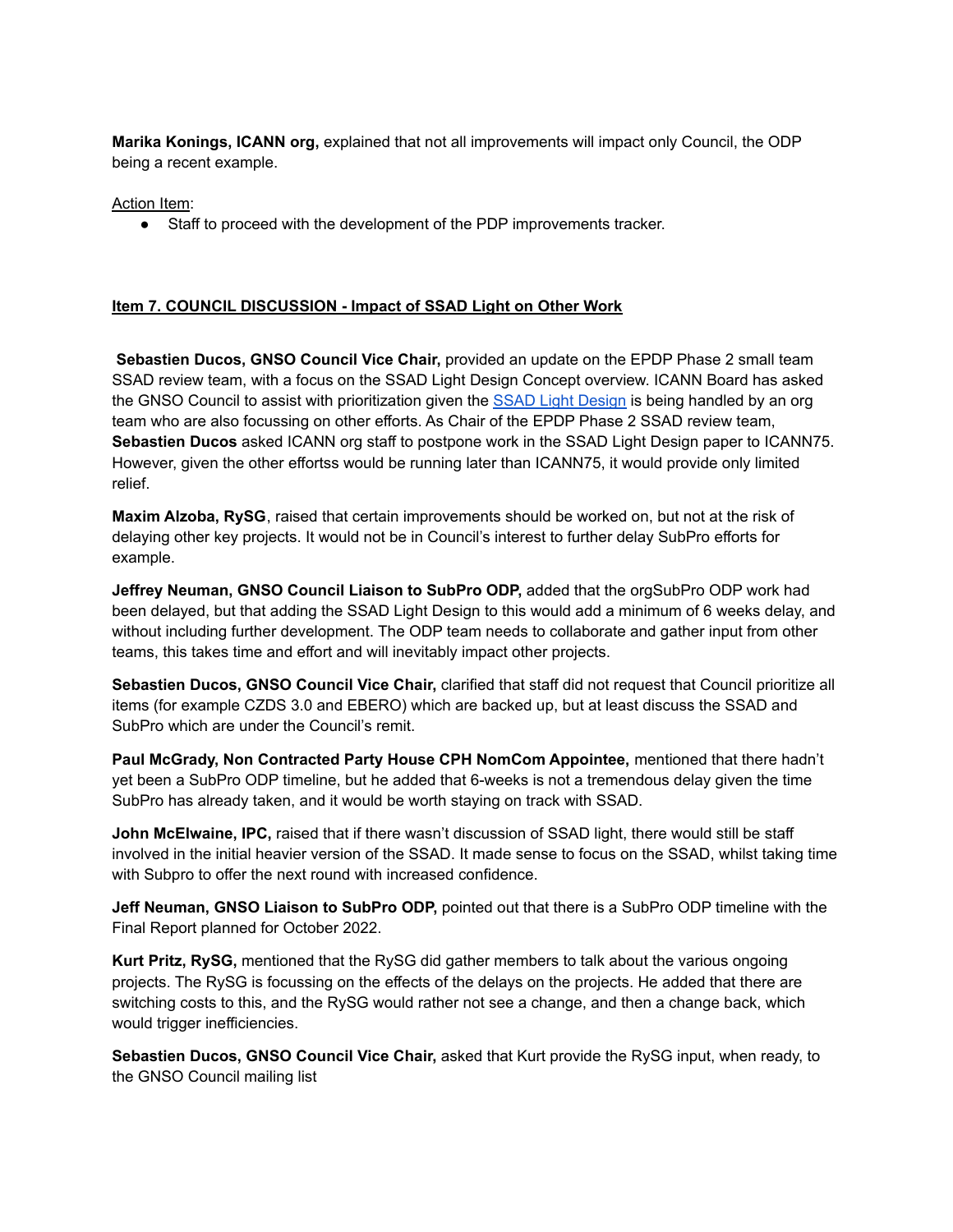**Maxim Alzoba, RySG,** asked that the 6-week marker be respected to avoid further impacting the other efforts,

**Paul McGrady, NCPH NCA,** insisted that the 6-week delay for the SubPro overall effort was not highly impacting.

**Sebastien Ducos, GNSO Council Vice Chair,** noted that until the Board makes a decision, and given the lack of agreement within Council, this would not be before ICANN74, there would be little shift in prioritization.

## Action Items:

● GNSO Councilors to provide comments on the email distribution list on the impact of SSAD light on other work for continued discussion at the next GNSO Council meeting.

# **Item 8: COUNCIL DISCUSSION - SubPro ODP Update**

**Jeff Neuman, GNSO Liaison to the SubPro ODP,** mentioned that he had just [circulated](https://mm.icann.org/pipermail/council/2022-May/025688.html) question set #4 to the Council list, As per the previous lists, he will create a Google doc consolidating Council responses, as well as his own input. He reminded councilors that the input needs to come from the Council. To date, question set #3 only showed input from Jeff, when it had been on the Council mailing list for two months. He encouraged councilors to also provide input on the Assumptions document. Regarding ICANN74, it is still unconfirmed whether there will be a SubPro ODP session. **Jeff Neuman** will provide a halfway report document to the GNSO Council shortly.

Action Items:

● GNSO Councilors to review Question Set #3 and provide comments. See Question set 3: <https://docs.google.com/document/d/1OtddNIUaAitHiJPE8pBTBcirTaDjyzPkcZY6BJmJxzg/edit>

# **Item 9: COUNCIL DISCUSSION - SubPro GGP**

**Steve Chan, ICANN org,** presented the agenda item. The GNSO Guidance Process (GGP) is being put into place for the first time ever. GGP does not have a formal charter, the i[nitiation](https://gnso.icann.org/sites/default/files/policy/2022/draft/draft-subpro-ggp-initiation-request-04may22-en.pdf) request is inclusive of items normally found in a charter. The [initiation](https://gnso.icann.org/sites/default/files/policy/2022/draft/draft-subpro-ggp-initiation-request-04may22-en.pdf) request was circulated on the Council mailing list on 4 May 2022.

There are two sets of topics. Group 1: SubPro Final Report called out several items needing further work during the implementation stage The SubPro ODP team addressed Council on these on the basis that they seemed to be more policy oriented. One specific topic was applicant support. The initiation request added more items from the Final Report needing the same work during the IRT. Group 2: the ODP has identified items which need additional guidance. This section is empty, the ODP team will need to fill it out. The aim is to create a narrow work scope to avoid future confusion. The GGP is in the Action Decision Radar as unplanned work, for resourcing purposes also, it is key the scope remains narrow.The group's name will be "Steering Group". The structure of the Steering Group means it can address the work itself or farm out the work to a subteam if it's deemed more appropriate to get expertise.

**Jeff Neuman, GNSO Council Liaison to the SubPro ODP,** added that in the SubPro Final Report, certain items needed the benefit of experts such as grants for example. The GGP is not necessarily to develop policy but to get further guidance.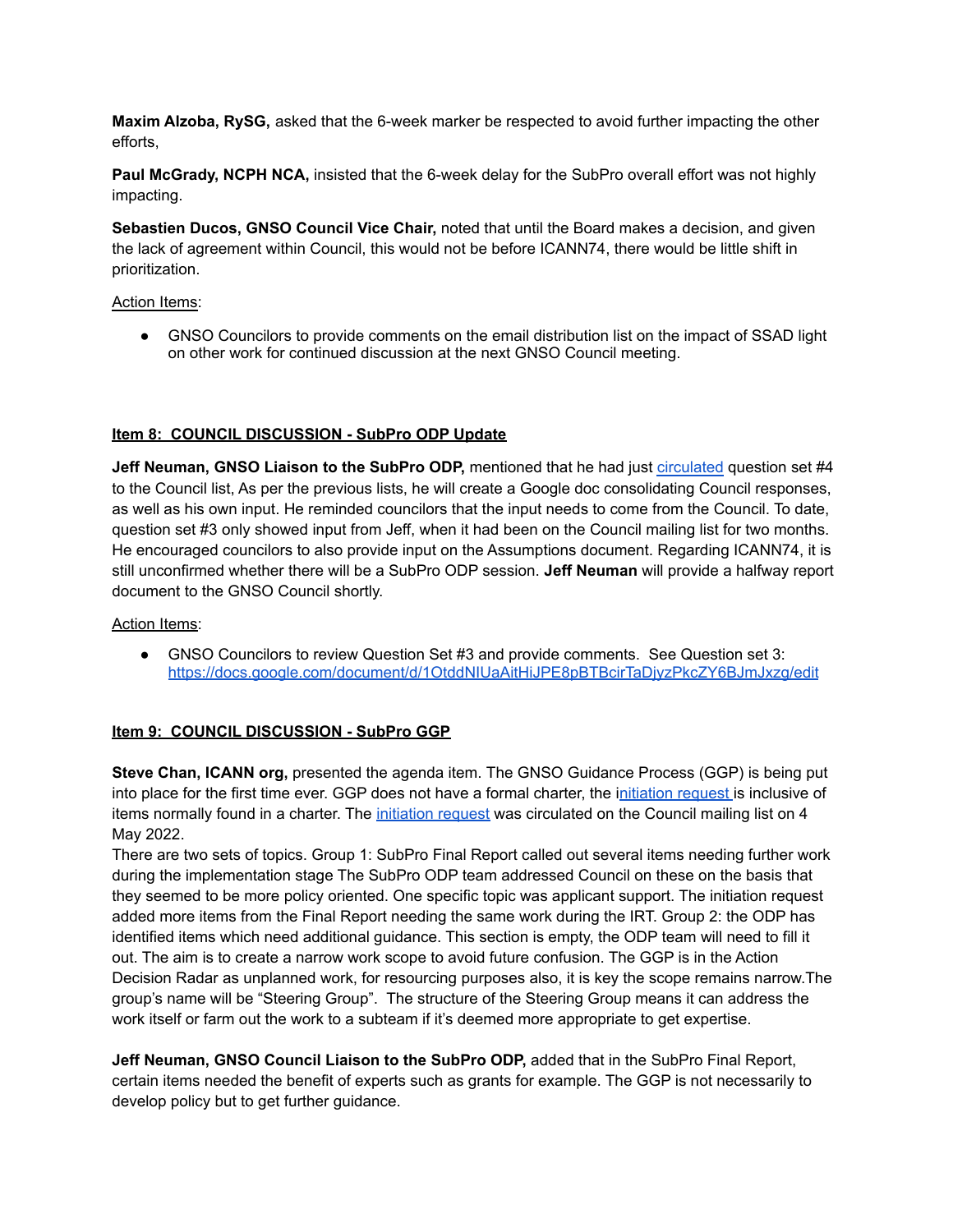**Paul McGrady, NCPH NCA,** expressed confusion as to why items couldn't be dealt with either within implementation or policy. He asked for clarity as to next steps.

**Steve Chan, ICANN org,** responded that for group 1, with the focus on applicant support, there were expectations from the SubPro Final Report that substantive work and research take place. If councilors disagreed with the initial selection of items in the initiation request, these items could be removed. The Final Report from the GGP is Council and then Board approved. Upon Board approval, the recommendations would be directed to implementation

**Tomslin Samme Nlar, GNSO Council Vice Chair,** commented that using existing tools in the policy development process to look at issues was a positive development.

**Jeff Neuman, GNSO Council liaison to the GGP,** added that this had already been discussed at Council level, and there had been support for having issues handled before the IRT stage. He expressed hope councilors would support the GGP.

**Paul McGrady, NCPH NCA,** expressed concern that this would be work undertaken by Council rather than the whole community.

## Action items:

## **Item 10: COUNCIL DISCUSSION - Registration Data Accuracy Scoping Team (RDA ST) Update**

**Michael Palage, Chair of the RDA ST**, thanked the Council for the opportunity to update them on the group's activities. He notified Council that the ST is running into delays, and because of these, he will not be able to continue chairing.

The original charter set forward 4 assignments, which were broken into two groups , 1 & 2 as well as 3 & 4. Work on the first two would drive the work for the last two. The group has met weekly for 90 minutes diligently. The meeting on the 19 May 2022 was a lively topical discussion. During ICANN73, Becky Burr on behalf of the Board informed the RDA ST that the Board asked Org to submit a list of questions to the Data Protection Board with regard to scoping. Over the last few weeks, the group gained further insight on what will be submitted to the Data Protection Board, ICANN org is looking at four different approaches, with a data privacy impact assessment in connection with one of those approaches, The development is looking positive, **Michael Palage. Chair of the RDA ST.** was hoping members would go back to their SG/C on topic 2 to gain further input. Becky Burr informed the ST that ICANN org would submit the inquiry within the next couple of weeks. Assignment 1 and 2 reports are in the process of being completed.

Action items:

### **Item 11: Any Other Business**

**11.1 -** NomCom NCPH Councilor Request for Input